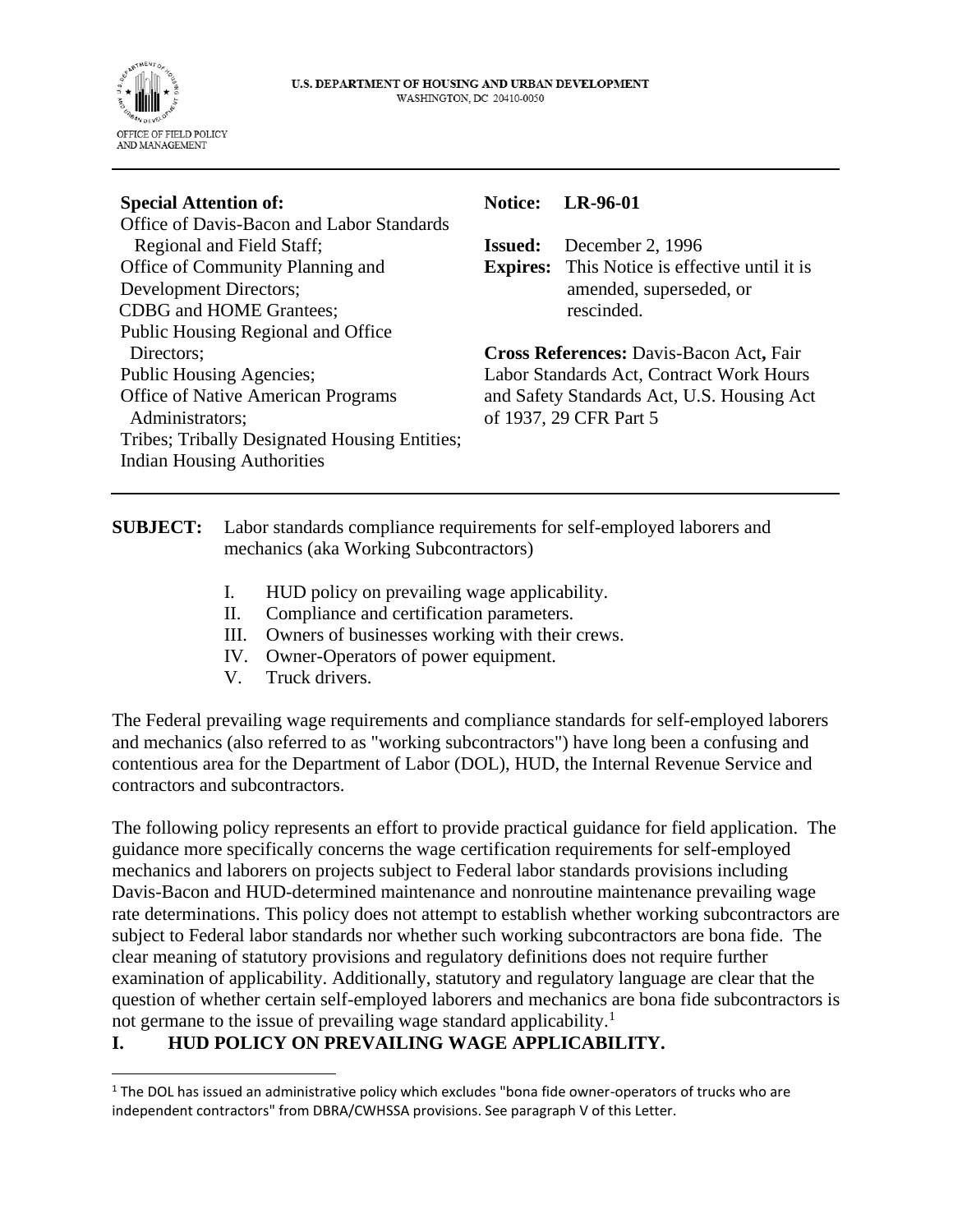The Davis-Bacon Act (DBA), HUD program Related Acts (DBRA) concerning the payment of prevailing wages as determined by the Secretary of Labor, and the U.S. Housing Act of 1937 concerning the payment of prevailing wage rates established by HUD provide that the wage protections afforded in these statutes apply to laborers and mechanics employed on the covered work. The DBA and DBRA implementing regulations (29 CFR Part 5) specifically stipulate that these protections are provided regardless of any contractual relationship which may be alleged to exist between the contractor and such laborers and mechanics. Additionally, all laborers and mechanics must be paid unconditionally and not less often than once per week. HUD has followed DBA/DBRA prevailing wage parameters in its implementation, administration and enforcement of HUD-determined maintenance and nonroutine maintenance prevailing wage standards. (NOTE: The requirement to pay weekly wages is not applicable to the payment of prevailing routine maintenance wage rates related to laborers and mechanics engaged in the operation of PHA and IHA housing developments.)

Therefore, it is HUD policy that in all cases where laborers and mechanics are employed on Federal prevailing wage-covered construction, maintenance and nonroutine maintenance work, laborers and mechanics shall be entitled to compensation (in the case of Davis-Bacon wages, weekly compensation) at wage rates not less than the prevailing rate for the type of work they perform regardless of any contractual relationship alleged to exist between a contractor or subcontractor and such laborers or mechanics.

The above policy statement is not a departure from previous HUD directives. The guidance presented below establishes uniform Unassisted program contract administration and enforcement parameters for labor standards compliance and prevailing wage certification.

# **II. COMPLIANCE AND CERTIFICATION PARAMETERS.**

HUD policy clearly affords prevailing wage protection for all laborers and mechanics, regardless of contractual relationship. There is no exception to this protection for self-employed laborers or mechanics, including owners of businesses, sole-proprietors, partners, corporate officers, or others. This policy in no way precludes or limits any business or individual from participating in HUD-assisted construction, maintenance, or nonroutine maintenance work. The issue is not one of eligibility, whether such persons are permitted to work on HUD-assisted projects, but of compliance standards - what HUD will accept from contractors and subcontractors to demonstrate that proper compliance has been achieved.

In this context, this Letter establishes a HUD administrative policy that laborers and mechanics may not certify to the payment of their own prevailing wages EXCEPT where the laborer or mechanic is the owner of a business working on the site of the work with his/her own crew. (This exception is described in detail in Paragraph III. Owner- operators of power equipment are discussed in Paragraph IV; Truck drivers are discussed in Paragraph V.)

The most frequent occurrence of self-employed workers on HUD-assisted projects involve mechanic/trade classifications (i.e., not laborer classifications). (For ease of reference, laborers and mechanics in this context are referred to as "mechanics" and include any case involving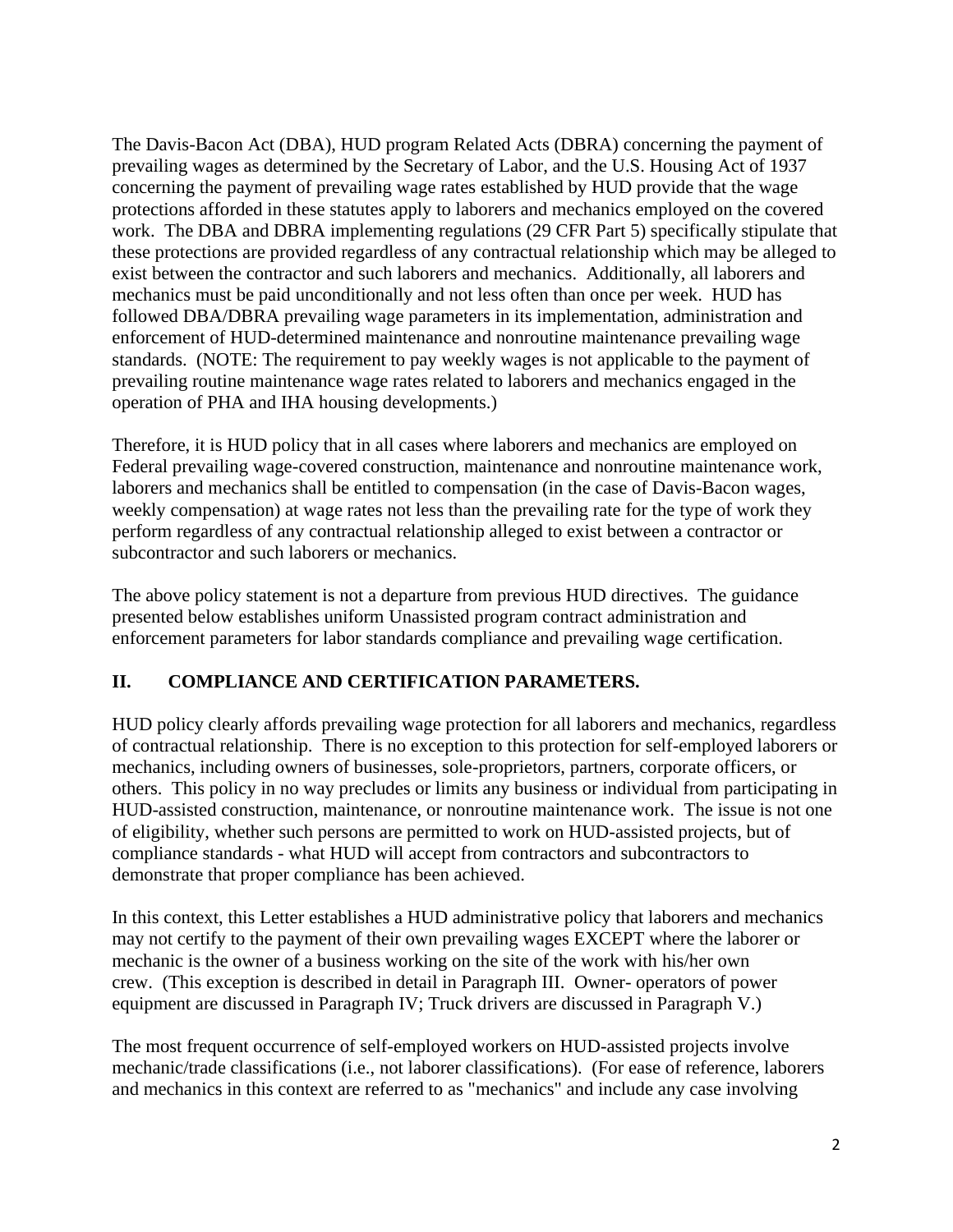laborers.) These mechanics may be represented as sole-proprietors, self-employed mechanics, partners, or corporate officers - all with no direct employees engaged in the covered work.

Accordingly, HUD, and program participants responsible for labor standards administration and enforcement (e.g., PHAs, IHAS, CDBG recipients), may not accept certified payrolls reporting single or multiple owners (e.g., partners) certifying that they have paid to themselves the prevailing wage for their craft. For example, a sole- proprietor may not submit a payroll reporting himself or herself as simply "Owner" signing the certification as to his/her own wage payment from "draws" or other payment methods. Neither may several mechanics submit a payroll reporting themselves as "partners" with one or more certifying as to the payment of their wages or salaries. Such mechanics must instead be carried on the certified payroll of the contractor or subcontractor (the "responsible employer") for whom they are working and with whom they have executed a "contract" for services.

In these cases, maintenance of an accurate accounting of weekly work hours including any overtime hours for such mechanics is essential. Whatever method of compensation computation is utilized (piecework, weekly contract draw for performance), the amount of weekly compensation divided by the actual hours of work performed for that week must result in an "effective" hourly wage rate for that week that is not less than the prevailing hourly rate for the type of work involved. This computation must take into account overtime pay rates (i.e., one and one half) for all hours worked in excess of 40 hours per week, pursuant to the Contract Work Hours and Safety Standards Act (CWHSSA), where applicable, and pursuant to the Fair Labor Standards Act where CWHSSA is not applicable.

The name, work classification, actual hours of work, effective hourly. wage rate, and wage payment for each such mechanic must be reported and certified on the responsible employer's weekly payroll.

Note that the effective hourly wage rate for such mechanics may fluctuate from week to week. However, the effective hourly wage rate may not be less than the minimum prevailing rate for the respective craft. In any case where the effective rate falls below the corresponding craft prevailing wage rate, the responsible employer must compensate the mechanic at no less than the prevailing rate on the wage determination for that craft.

#### **III. OWNERS OF BUSINESSES WORKING WITH THEIR CREW**

Owners of businesses working with their crew on the same Unassisted job site may certify to the payment of their own prevailing wages in conjunction with the prevailing wages paid to their employees. This exception to reporting standards does not suggest that such owners are not likewise entitled to prevailing wages for their labor. Rather, it accepts the wage payment certification on weekly payroll reports by the owner for his/her own wages as that certification accompanies the certification offered for the payment of prevailing wages to his/her employees. Such owners need only list their name, work classification including "owner," and the daily and total hours worked. (Such owners do not need to list a rate of pay or amounts earned.)